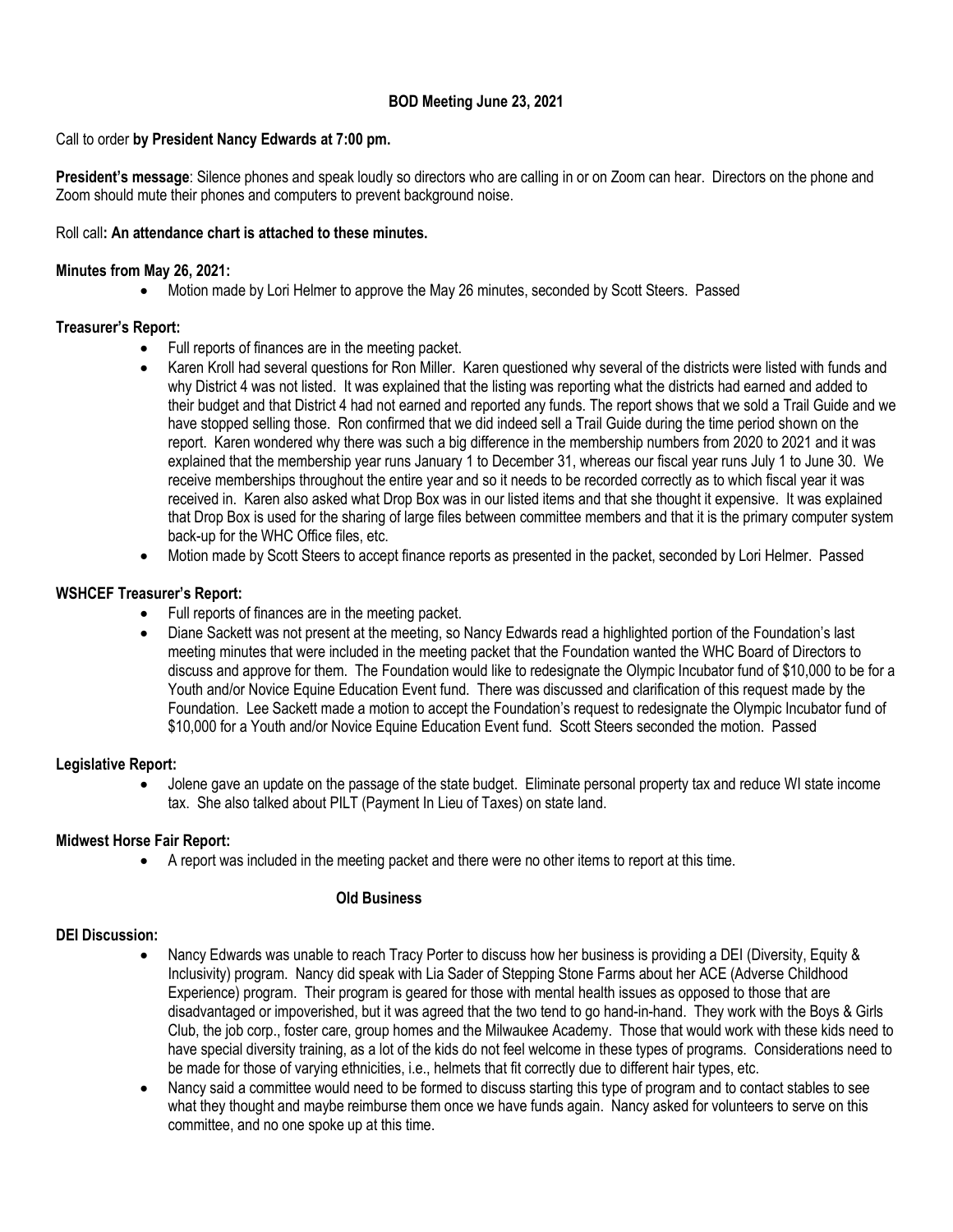- Bonnie Shepherd suggested that Ron Miller should check with our insurance company first to see what type of coverage would be needed to cover a program like this. Ron said that he thought that we would have to carry \$1 million coverage and so would the facilities involved. It would also depend on how many "events" would need to be covered as to how much this type of coverage would cost.
- Lila Lemanski said that the districts should work on this program, and we could support them. Nancy explained that this was discussed at the last board meeting and that is what was decided then as well, so everyone agrees.

#### **Public Relations Statement Recommendation Review & Vote:**

- The document was sent out only hours prior to the meeting, so Nancy asked everyone to review the entire document and e-mail their thoughts to Darla at the WHC Office by July 2. Darla will then consolidate everyone's comments into one document and send it out to the entire board to review prior to the August board meeting. A vote was tabled until the August meeting.
- The question was asked where we would place this statement. Nancy thought that a handout could be created and maybe place it on the website.

#### **Western Sports Coalition Support Request Update:**

• Nancy reported that she did send a letter from the WHC, and that Darla posted the information and request for people to also send letters of support on the WHC website, the WHC Facebook page and an e-news blast was sent to the entire WHC membership.

#### **New Business**

#### **Colorado & Oregon Legislation:**

The AHC annual meeting was held virtually this year. Nancy was able to attend parts of the meeting and will receive a full report from the event in its entirety. One thing that was discussed was Wilbur's Law out of Colorado. The ranchers and the farm bureau created a coalition to fight it. It adds livestock and fish to breeding and slaughtering laws proposed by PAWS (Protect Animal Welfare Society). They are trying to get enough signatures to get on a ballot. Oregon has the same thing in their state, but it is even more restrictive and inclusive. They are afraid that it will spread quickly to other states, and they are going after everything in agriculture. Jolene Plautz stated that Wisconsin does not have ballot initiatives and that we would need an all-Democrat legislature for something like that to pass here as the Republicans would fight hard against it.

#### **Glacial Drumlin Horse Trail Association Donation:**

- The WHC received a letter and a check from the Glacial Drumlin Horse Trail Association, Inc. The GDHTA asked to have the donation, its designation and the amount of the donation read into the official minutes at the June 2021 board meeting. Nancy read the letter to the group. "The Glacial Drumlin Horse Trail Association (GDHTA) has dissolved. The GDHTA Board of Directors voted to donate the remainder of our funds to the Wisconsin Horse Council with the specific designation for the WHC Capital Fund for Trails. This decision reflects the main mission of GDHTA – namely the advocacy for and support of public equestrian trails in Wisconsin. Enclosed is a check for our remaining funds in the amount of \$6,724.31. Sincerely, Margaret Kraege, President, Ted Herrmann, Vice-President and Karen Kroll, Treasurer/Secretary.
- Lila Lemanski said that we should show our thanks and appreciation to the GDHTA for this donation and for all their work over the years for the trails of Wisconsin. Nancy Edwards agreed.

#### **Other**

# **Reminder: Wisconsin Farm Technology Days – July 20-22, 2021, in Eau Claire County:**

• Nancy reminded the group of this year's Farm Technology Days dates and noted that the WHC will not be involved with it this year.

# **WHC BOD July Meeting Discussion & Decision:**

• The WHC BOD has not met during the month of July for several years in a row due to lack of items to be discussed and directors being busy during the summer. Scott Steers made a motion to not hold a WHC BOD Meeting in July 2021 unless an emergency should arise. Bonnie Shepherd seconded the motion. Passed